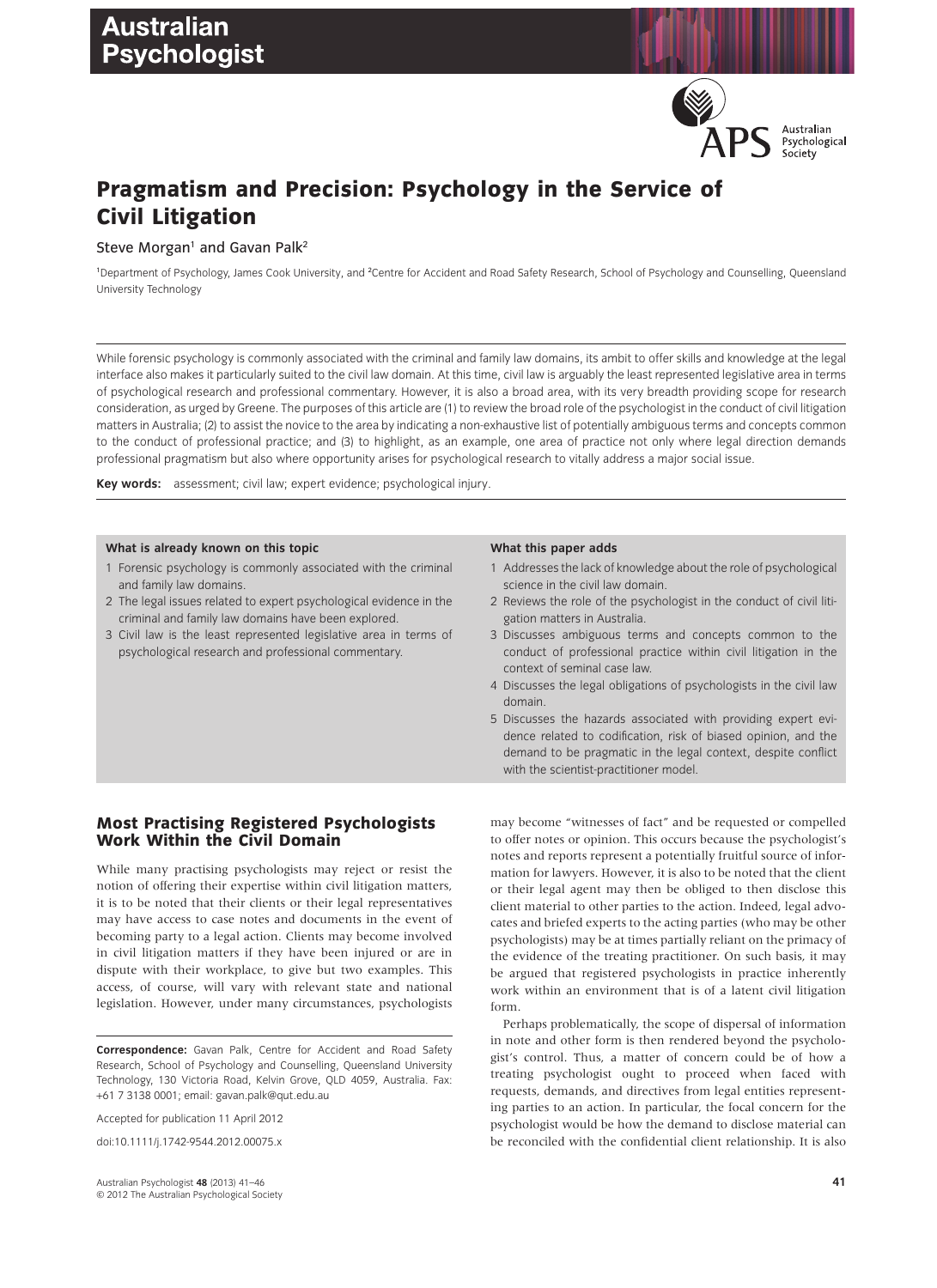noted that the psychologist's actions are further defined by codes and legislation, with the provisions of the Privacy Act, the Psychologists Registration Act, and current Ethical Codifications obvious examples.

On such basis, an effective appreciation of the import of legal actions such as the subpoena of notes may be useful. It is of associated importance that the psychologist be conscious of the need to ensure that client consent is suitably obtained in all respects consistent with defining legislative and ethical parameters. Given the variable legal frameworks applicable in each state, it is not here possible to offer a succinct resolution on how to proceed. However, it is worth noting the general legal and ethical obligations associated with the subpoena process. A subpoena is a court order to produce documents and may also require the psychologist to provide oral evidence under oath in a court of law. A subpoena may be personally delivered and served by the solicitor's representative or a bailiff or be received by post.

First, it is usually the case that there is no legal obligation to comply with a request from a solicitor for copies of a client's documents unless that request is accompanied by a subpoena. However, it is to be noted that information may be provided with the consent of the client and given that suitable payment for costs associated with providing the documentation can be agreed. Alternatively, the psychologist may consider writing a polite letter providing reasons for declining to provide the client's documentation.

When a solicitor subpoenas a client's documentation, the psychologist is thereby mandated to provide the documentation, and the consent of the client to release the information is not required. However, if possible, the client could or should be advised that documents have been subject to subpoena. Also, the psychologist may object to the release of documents on the grounds of relevancy, privacy concerns, on the basis of possible negative impact or because the notes are of overly wide scope given the nature of the information requested. Any psychologist's objection could be made to the lawyer requesting it (informally) or be made to the court (formally). In the latter case, the court will review the material that has been subject to subpoena and decide on the relevancy, impact, and scope of the material requested. The judge has the power to decide if the information requested is not relevant or if only parts of the information are relevant to the case. If the court so decides, then only those parts of the documentation that are considered relevant to the case may be released to the solicitor. Action can also be taken to protect the privacy of persons mentioned in the documentation if deemed necessary. Finally, the psychologist is entitled to the costs associated with the subpoena, which can include the cost of producing the documents and costs associated with giving oral evidence (e.g., travel and lost work time).

## **Expert Evidence...**

While the participation of the treating psychologist in legal action may be subject to request or be compelled, the psychologist offering expert evidence is a willing participant. It is important to note that, within the civil jurisdiction, psychological expertise continues to play a substantive role in the contesting of an array of legal actions, such as in personal injuries (PI)

**42**

litigation. This particular domain of practice is of recurring public and professional interest. This is because of the considerable media attention given to compensation results, also the ongoing claims of economic pressures applied to insurers. The latter concerns and insurance crisis of the early 2000s led to the formal review of the Ipp Report of 2002 (Committee of Eminent Persons into the Law of Negligence, 2002) that has in turn inspired significant legislative changes.

While the practice of psychology within the civil jurisdiction dominantly involves the provision of expertise in the resolution of contests pertaining to workers compensation and PI matters, psychological expertise within the civil jurisdiction may address a much broader range of questions than this. This may include (but is by no means restricted to) matters concerned with: discrimination, defamation, professional competence (psychologist and others), civil detention, deception, testamentary competence, financial competence, competence to manage affairs, competence to make health decisions or enter into contracts and various forms of testing of capacity (such as for a Weapon's Act application). Thus, the potential scope in this domain for psychologists to apply expertise, also actively conduct research, is broad indeed.

It is also to be born in mind that there are some inherent peculiarities involved in working professionally in civil jurisdiction matters, much akin to the criminal jurisdiction. One prominent example is that, while the psychologist's opinion may be utilised by the decider of fact in the deciding of civil matters such as related to competence and traumatic shock, the psychologist must bear in mind that these are in this context legal terms, thus be suitably restrained in not speaking to the ultimate issue directly. This is similar to the criminal domain, where the psychologist may provide a report but not speak directly to a legal term such as insanity or automatism. Thus, the psychologist is restrained from directly addressing many concepts in a decisive matter (again, as the psychologist is not usually the decider of fact). This is illustrative of the psychologist acting in the service of the law, whereby the psychological is substantially the subservient discipline. The psychologist who steps beyond this subservience may encounter legal hazards. However, opportunities to illuminate psychological complexities and to educate legal professionals exist and may be considered by the diligent practitioner.

## **. . . and Its Hazards**

In most respects, the expert opinion of psychologists in civil matters may be seen as a commodity to be purchased by the competing legal parties. The expert opinion may be on the form of reports and testimony in proceedings wherein the psychologist's opinion may be of significance in determining the financial outcome of a claim (Warren, 2004). To curb the potential excesses of adversarial bias (the provision of biased opinion), Uniform Civil Procedure Rules obligate a primary allegiance to the court and provide the (rarely taken) opportunity for either a single expert to be appointed or for hot-tubbing of experts (who must meet and resolve differences of opinion. It need hardly be stated here that the necessity to remain objective in reporting is essential to the profession, practitioner, and the legal matter at hand. However, the temptations to err are clear,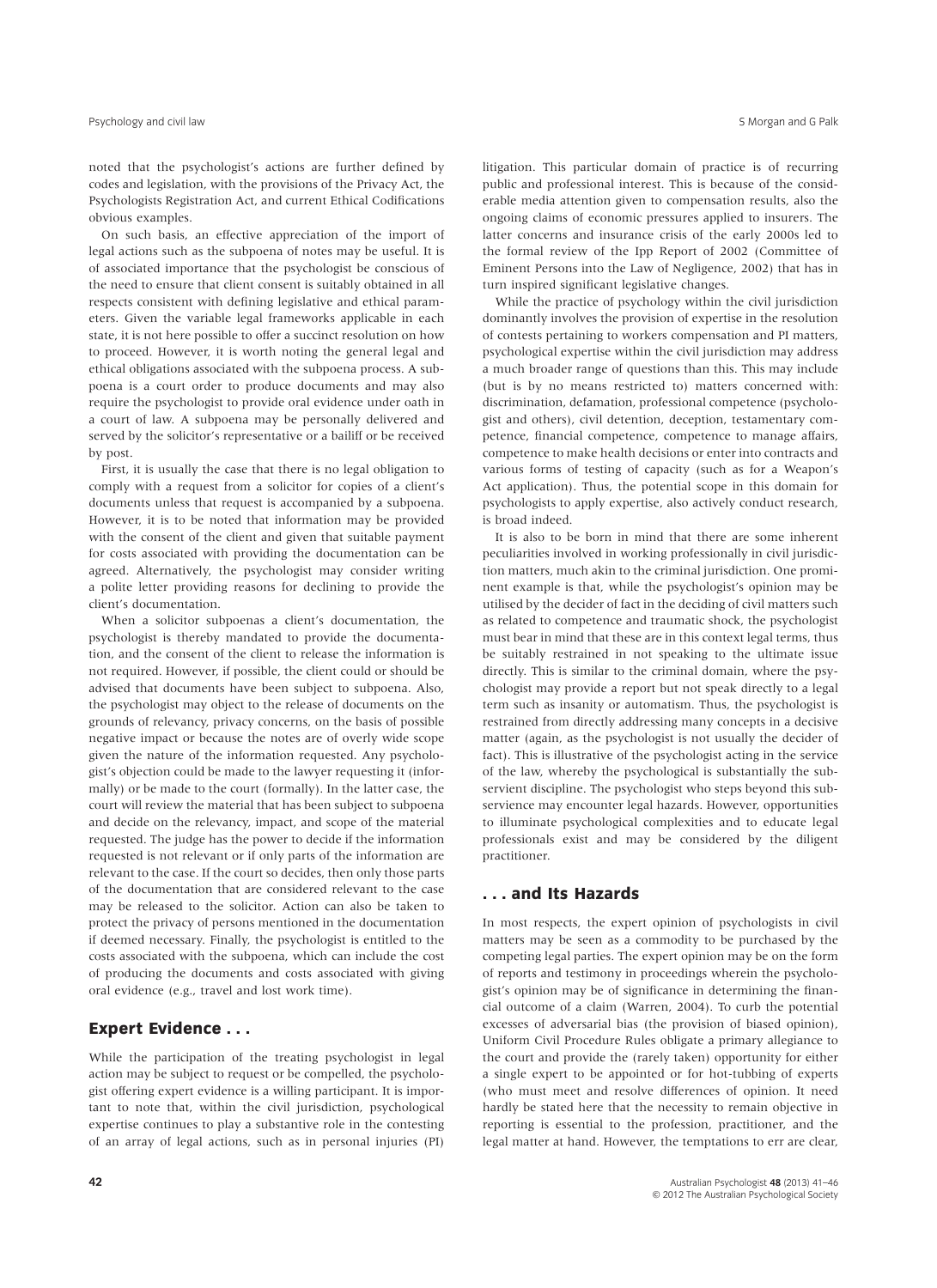and it would be naïve to ignore that the experts ethical practices may be seen as possibly in tension with those of the legal professionals involved and the potential financial reward of acquiescence. The accreditation of expertise is one possible solution, but as always, it remains unclear of who would be expert suffice to accredit experts, and as noted by Woolf, such a mechanism risks narrowing the range of experts available to the court.

Problems are not only of financial or commodity form. There are also many conceptual problems, with the psychologist best prepared for work in the area by an understanding of the differing culture and language between the law and psychology. It is worth considering the case that legal professionals struggle at times with psychological concepts and psychological expert evidence (Eastman, 2004; Freckelton, Reddy, & Selby, 1999, 2001; Gaughwin, 2004).

## **Conceptual and Language Problems**

Eastman (2004), a psychiatrist, describes the differing conceptual paradigms in legal and mental health practice and has used the term "translation problems" to refer to the struggle to make sense of each other's domain. Eastman has further expanded this metaphor to the notion that each professional works in mental-land or legal-land. However, there would seem little equality between these terrains, as the mental-land is legislatively bound to and in respects governed by legal land. Thus, the psychologist is obliged to abandon some psychological terms to their legal usage. Many conceptual difficulties for the psychologist thereby arise. It is useful to examine several key examples, with some legal background provided:

- Pure psychological or psychiatric injury: Pure psychological or psychiatric injury refers to a recognisable mental injury or harm that is independent of or not caused or related to any physical injury. In the seminal decision of *Jaensch v. Coffey* (1984) 54 HCA 52, the high court recognised that there was a duty of care to avoid causing pure mental harm in the absence of physical injuries, particularly where the psychological harm was shocked induced (i.e., caused by sudden sensory perception which is so distressing that results in a recognisable psychiatric illness. In the *Jaensch v. Coffey* case, the respondent wife became psychiatrically ill after observing the serious injuries sustained by her husband following a motor vehicle accident caused by the negligent driving of the appellant.
- Nervous shock: This term is not specifically defined in statue or case law but generally refers to a recognisable psychiatric/ psychology injury suffered as a result of a sudden shock from witnessing a loved one injured or killed as a result of the negligence of the other party. The *Jaensch v. Coffey* case was interpreted to indicate that a psychiatric injury had to be the result of a sudden shock and direct perception of the accident causing the injuries/death or witnessing the immediate aftermath of the accident. In the *Jaensch v Coffey* case, the respondent wife did not directly witness her husband being injured in the motor vehicle accident but only observed his injuries when she attended the hospital after being advised of the accident. Hence, the respondent's wife witnessed the immediate aftermath of the accident and, as a consequence, developed a recognised psychiatric/psychological illness after

viewing her husband's injuries and being subjected to and told about her husband's critical medical situation over a 24-h period.

The law in nervous shock cases more appropriately referred to as sudden shock is complex and varies across Australian jurisdictions. The decision in the *Jaensch v. Coffey* case was reviewed in the *Tame v. New South Wales* (2002) HCA 35 and *Annetts v. Australian Stations Pty Ltd* (2002) HCA 35 and extended a damages claim to include recognisable psychiatric injuries that developed over time. The high court decided that there was a duty of care to avoid exposing persons closely associated (i.e., family, affectionate friends, and work colleagues) with the injured party to a reasonably foreseeable recognisable psychiatric injury. In the Annetts' case, the parents were advised that their 16-year-old son had disappeared while working alone as a jackaroo on a remote cattle station in Western Australian. It was some 5 months before the body was located. As the parents had sought assurances that their son would be supervised at all times, the employees had breached their duty of care by allowing him to work alone, and the shock of the boy's disappearance and subsequent death resulted in a recognisable psychiatric injury to the parents. Sudden shock and direct perception were removed as preconditions to succeed in recovering damages but could be considered as factors in determining the nature of the relationship between parties.

Due to Annetts' decision, there was concern about the legal floodgates being opened in nervous shock cases and increased insurance premiums. A parliamentary panel chaired by Justice Ipp was commissioned to review tort law and recommended legislating laws that would narrow or limit tort damages claims. For instance, among a number of recommendations, it was recommended that there would be no mental harm unless it consisted of a recognised psychiatric illness and not one that was just recognisable. The former illness needs to be specific such as those identified by the Diagnostic Manual of Mental Disorders (DSM) while the latter term was vague. Further, the defendant ought to have foreseen that a person of normal fortitude might in the circumstances suffer a recognised psychiatric illness if reasonable care was not taken. Most Australian jurisdictions adopted some of the recommendations (New South Wales adopted all) and developed their own coded laws that were not nationally uniform but to some extent limited the decisions in the Annetts and Tame cases. Queensland and the Northern Territory did not adopt any of the Ipp review recommendations and remain guided by the common tort law.

• A person of normal fortitude: This phase is not clearly defined in case law but generally refers to a person who is not particularly vulnerable to psychiatric illness. In other words, the term can be taken to mean how a person of normal disposition and character would react when hearing of, or witnessing the injury/death of, a person they are emotionally close too. Duty of care will only arise if it was reasonably foreseeable that a person of normal disposition and character would have suffered a psychiatry injury (Annetts and Tame cases). Hence, damages for nervous shock was only recoverable if the injured party was of normal fortitude unless it was known by the negligent party that the injured party was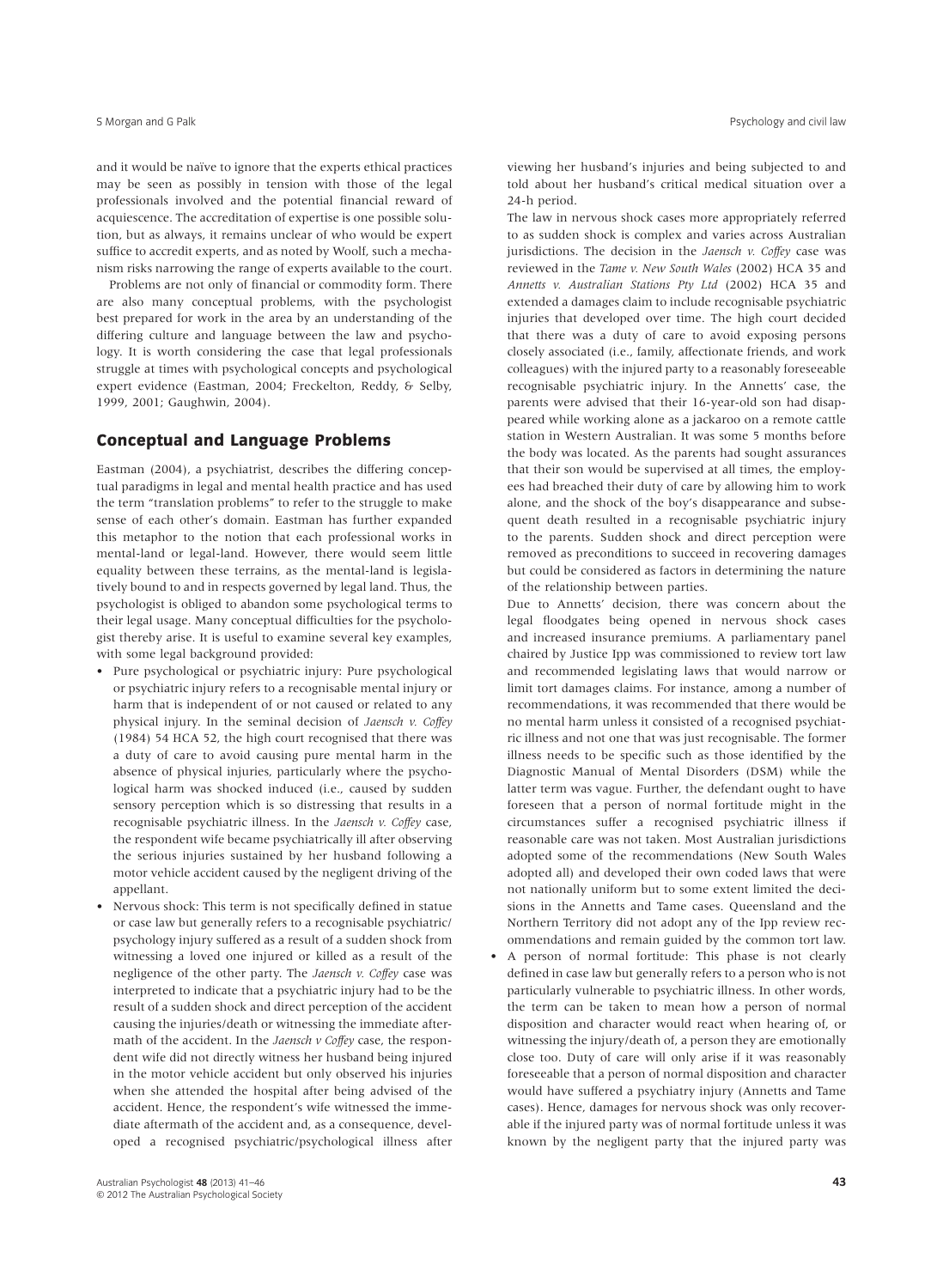vulnerable to a psychiatric injury. In *Jaensch v. Coffey,* the normal fortitude test was referred to, but its applicability was not decided. Judges in the Annetts' case had varying obiter dicta opinions as to whether normal fortitude should be a requirement or only a factor to be taken into account in deciding the case. In the Tame case, the normal fortitude test was considered a relevant consideration but not a precondition of liability. There has also been legal debate about whether the proof of normal fortitude should be decided by the judiciary or expert opinion. This debate has not been settled authoritatively. An objective test similar to the reasonable test would require a consideration of how a hypothetical person of normal character and disposition would react if placed in the same circumstances as the plaintiff.

- Consequential psychological injury: This is an injury that follows on a physical injury such as when a person becomes depressed as a result of being physically incapacitated due to an accident. Hence, the psychological injury is not pure as it is not independent of the physical injury.
- The fit and proper person test: This test is often used to decide if persons are suitable for obtaining registration or licence to practice in certain professions, businesses, or trades or to hold a statutory licence or permit. For instance, the various Australian jurisdictions have enacted legislation with respect to the practice of psychology under the Health Practitioner Regulation National Law Act, and these jurisdictions require psychologists to be fit and proper persons to hold registration in the profession. The fit and proper person test allows the authorising agency to have regard to the applicant's suitability and legal eligibility to undertake the profession, business, or activity. Hence, consideration can be given to the applicants' or registrants' criminal background, honesty, and knowledge as well as mental and physical fitness to carry out activities in a competent, diligent, and safe manner.
- Decision-making competence or capacity (e.g., financial and testamentary): All Australian jurisdictions have laws in place requiring persons to have the requisite legal competence/ capacity to sign contracts, make a Will, provide evidence in a court of law, stand trial, and make decisions about their medical treatment. Mental status is an important element in deciding the legal competence/capacity of a person as is having obtained adults status in some instances. The person is considered to have the legal competence/capacity if he or she understands the risks and consequences of their decision. For example, in respect to testamentary capacity to make a Will, the person must have the eligible status (adult and married minors) and the personal competence which means that the testator is of sound mind, memory, and understanding. The formula set out in *Banks v. Goodfellow* (1870) 5 QB 549, at 565, has been accepted for determining testamentary capacity and requires the testator to understand the nature of the act and its effects, understand the extent of the property that is being disposed, comprehend and appreciate the claims, and not be influenced by any disorder of mind in disposing of the property. If there is a question about the competence/capacity of an individual, this is settled by a judge, and the judge seeks expert psychiatric or neuropsychological opinion for guidance.

### **Demanding Professional Pragmatism: The Psychiatric Injury Rating Scale (PIRS) Example**

When seeking to answer legal questions, psychologists' expert evidence is usually required to conform to legal parameters, with some degree of subservience to legal demands that may be contrary to scientific practice and the primacy of utilising an evidence-based approach. By import, psychologically sound opinion may not prevail in a legal matter—due to overriding legal principles rather than any absence of scientific vigour. Problematically, for our profession, dominant legal outcomes (ubiquitously in financial form within the civil domain) may also override therapeutic outcomes (Birgden, 2002; Fox, 1997).

In the former case, a problematic example arises from the usual from of lawyers litigating in plaintiff civil action to generate a claim based upon specific heads of damages (matters accepted within the legislation as compensable). In most cases, this is inclusive of an assessment of level (or percentage) of impairment arising from injury, also an assessed quantum of treatment and anticipation of prognosis given treatment. The former is difficult, and the latter is arguably speculative. The assessment of impairment has been noted by the Australian Psychological Society (1997) as a complex area of professional activity.

In order to assess impairment, the psychologist may be requested to utilise frameworks such as the American Medical Association Guide to Impairment, 5th Edition (Cocchiarella & Andersson, 2001), the Diagnostic and Statistical Manual of Mental Disorder, Fourth Edition, Text Revision (DSM-IV-TR) of the American Psychiatric Association (APA, 2000) or be obligated to use the Psychiatric Injury Rating Scale (PIRS). The latter instrument (Parmegiani, Lovell, Skinner, & Milton, 2001) is mandated within the Civil Liabilities Act (Q'ld), 2003 as preferred by the courts as the mechanism of assessing psychological or psychiatric impairment in Queensland.

Problematically, this tool was constructed without and remains without a substantive research base (Davies, 2008) and is restricted in use to persons suitably trained (again legislated). While the general intention of the tool would seem to have been the introduction of a standardised, objective methodology for the assessment of level of impairment in a notoriously complex domain, it is questionable if this has been achieved. The tool and its system has drawn considerable criticism from the Australian Psychological Society (APS, 2003a,b) and Australian Plaintiff Lawyers Association (2003) among others for its effect of curbing assessments of impairments due to its structure and form. Perhaps this tool was derived from the mood of the time, seeking to wind back the purportedly high compensations previously awarded. However, wind-back took the form of introduced thresholds for the award of psychological damages in PI matters with a determination of psychological injury. In Victoria, there is a minimum threshold for a psychological and denial of award for secondary psychological injuries. Such limitations do not apply in Queensland, and indeed variable state legislation has led to a patchwork of provisions and conditions within the civil domain.

The PIRS system essentially utilises a similar framework to the American Medical Association's Guides to the Evaluation of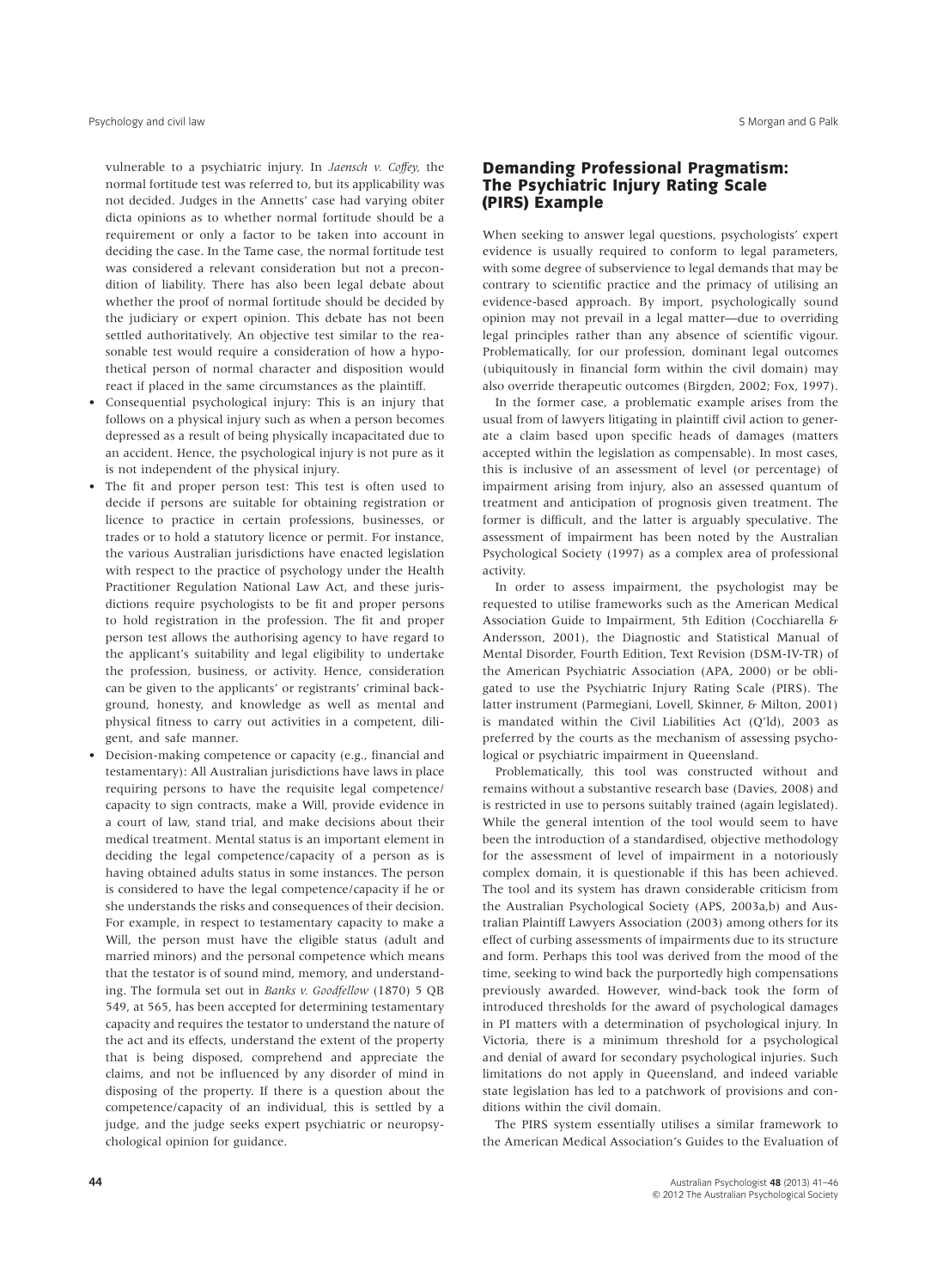Permanent Impairment, 5th Edition (AMA Guides 5) with six distinct domains to be assessed within five classes of severity, as follows:

- Self care and personal hygiene;
- Social and recreational activities:
- Travel;
- Social functioning;
- Concentration, persistence, and pace; and
- Adaptation.

However, while the PIRS instrument is purportedly a measure of impairment, it more directly maps onto the allied construct of disability. Usually, impairment is understood as a reduction in some capacity or function, assessed by a suitably expert clinician. However, disability is usually understood as how that reduction in capacity may impede a person in terms of their functioning. Following this, the PIRS most properly is understood as an assessment of disability.

Further, the PIRS seeks to determine a level of impairment that is to some extent (restrictively) based upon a median of level of impairment among the six domains. By the PIRS tool, percentage impairment is related to (1) an aggregate of scores allocated within the six classes or domains and (2) the median class of impairments. The crucial final percentage of impairment offered by PIRS in fact varies based on a combination of how the aggregate score is variably treat within bands of score associated with the median class awarded. To obtain a PIRS score, aggregate scores are sequentially ordered, and the median class is identified as the average of the third and fourth value—and is rounded up if a fraction is determined. In consequence, the final impairment percentage score is to some extent liable to be affected by this central tendency. It could be argued that such a dominant role of the centralised tendency is inappropriate, as it has an effect of minimising the greatest impairment that an individual may be confronted by—and that may be most likely to reflect the greatest functional limitation and arguably psychological distress.

This issue is best exemplified by consideration of client A, who may have assessed class impairments as identified below, with a median class of 3. Within the range of percentage impairments specified by the PIRS tool, an aggregate of 12 at median class 3 produces a PIRS percentage of 6% (note that correspondence values may be located in the Civil Liability Regulation, 2003, Queensland).

Client A Classes in ascending order: Median class  $1 \t1 \t2 \t2 \t3 \t3 = 2$ Aggregate score impairment: Total %  $1+ 1+ 1+ 2+ 3+ 3+ 12 = 6$ 

However, if client B has five similar class impairments, but is maximally limited in one domain (such as totally impaired and cannot work at all, producing an impairment class 5, a serious impairment indeed), the centralising tendency allows for only one additional percentage of impairment. This seems a rather unfair outcome, again noting that client B cannot work at all due to their impaired state.

Client B Classes in ascending order: Median class  $1 \t1 \t2 \t2 \t3 \t5 = 2$ Aggregate score impairment: Total % 1+ 1+ 1+ 2+ 3+ 5+ 12 = 7

Thus, the psychologist is faced with the pragmatic need to adhere to a problematic tool.

In terms of resolving the problem, several solutions are available to the psychologist. First, it is pragmatically of little value to simply refuse to utilise an essentially mandated tool, as to do so requires the fact-finder to prefer any view within an alternative report that does utilise PIRS. Thus, a PIRS-less report is of no substantive value to a referring party or Judge.

Second, on occasion, a referring agency may request usage of the system within the AMA Guides 5. These Guides are now in their sixth edition, but with varied legislation and workers compensation bodies still mandating the use of the fifth edition of the Guides. The AMA Guides are precursors to the PIRS tool and offer similar problems to those as indicated above, thus the usage of the AMA Guides 5 over PIRS takes us nowhere. There is also the problem of the questionable recourse to the use of the Guides by practitioners who have not been trained in its usage. Anecdotally, the lead author is aware of several psychologists who have offered AMA Guides 5 impairments for psychological injury, also those who have declined on the basis that it is not a tool designated for psychologists use.

The third avenue is to offer an additional view on impairment via another models, such as the Global Assessment of Functioning (GAF; Axis V within the *DSM-TR-IV*). This could be then offered in addition to PIRS, as again it is noted that there is a legislative requirement for the courts to prefer a report that utilises the PIRS instrument.

Finally, the psychologist may offer a PIRS but also comment on the limitations of the PIRS tool specific to the matter at hand, and even or in general. Such a commentary may be offered with or without an additional assessment of impairment via a GAF score, or via any other suitable measure of impairment.

These latter two solutions seems the more elegant, as the legislation does not restrict additional comment on the PIRS, nor reference to the GAF (as an example) within any given report. It would seem also preferable that helpful comment on the strengths and weaknesses of the PIRS mechanism ought be with regard to the client matter at hand. In this regard, it is finally appropriate to note that (justifiable) scepticism about a system that purports to offer an objective measure in this domain is not restricted to psychologists. As noted by White, J. *Clark v. Hall and Anor* (2006) QSC 274 (26 September 2006),

*As can be seen, the assessment of general damages, rarely a matter of great dispute between the parties or of particular complexity at common law in this State, has been made difficult by legislative attempt to bring some consistency into this area of the law of personal injury. The time involved in traversing the labyrinthine structure of the CLA and Regulation has cast a larger burden than hitherto on the medical and legal professions and the courts. It is to be hoped that the reduction in general damages awards will have the anticipated effect of reducing premiums and the affordability of insurance will be*